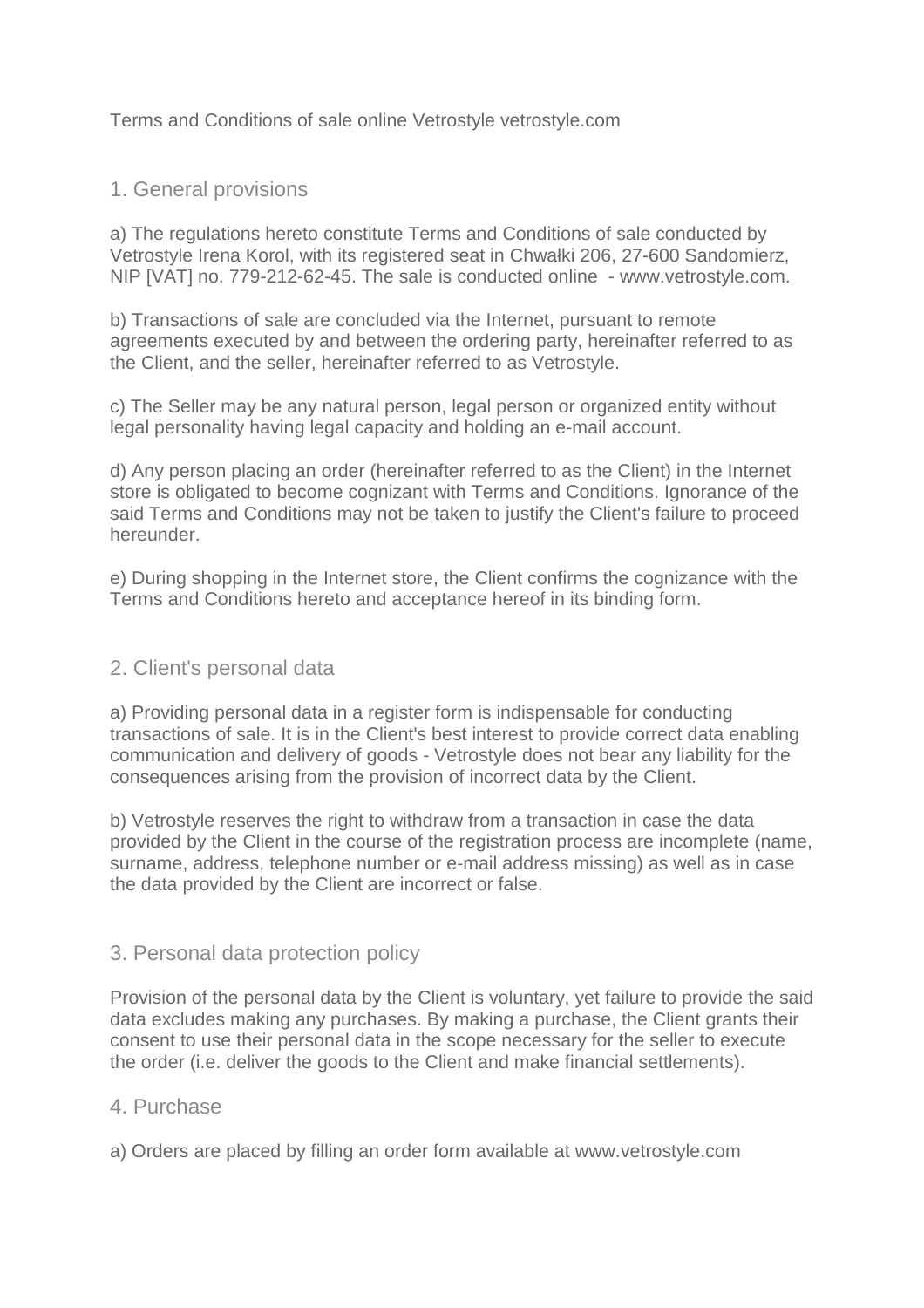b) The agreement is deemed concluded if, within 24 working hours, a Vetrostyle employee confirms the availability of the ordered goods and thus accepts the order.

c) Vetrostyle employee informs the Client of any changes in the order. The information is sent to the Client' se-mail account or delivered via telephone.

## 5. Prices

a) All the prices on Vetrostyle website are given in the Polish currency (PLN) and include VAT (gross).

b) The prices of products do not include delivery costs.

# 6. Delivery

a) Goods are delivered by a courier company, in accordance with the binding price list.

b) Deliver costs is not included in the price of products. The said costs are borne by the Client.

c) Vetrostyle is not liable for any "fortuitous" events beyond its influence which have made the fulfillment of contractual obligations difficult or impossible (fire, flood, strike, etc.)

# 7. Return of goods

a) Pursuant to the provisions of the Act of 2 March 2000 on protection of selected consumers' rights and liability for damage caused by hazardous products (Journal of Laws no. 22, item 271, as amended), the Client has the right to return purchased goods within 10 days of the date of sale on provision of the receipt. The cost of return is borne by the party effecting the return. The returned goods must not bear any traces of exploitation. The goods must be delivered intact, i.e. in the condition they were delivered to the Client (including the original packaging). If the goods are returned in compliance with the Terms and Conditions hereto and the binding law, Vetrostyle shall return the paid acquisition price within 14 working days to the bank account indicated by the Client. In case of return of goods, the cost of delivery to the Client is not returned to the Client.

b) Any damage to the goods caused in transportation shall be recognized only if reported to the employee of the courier company on delivery.

### 8. Final provisions